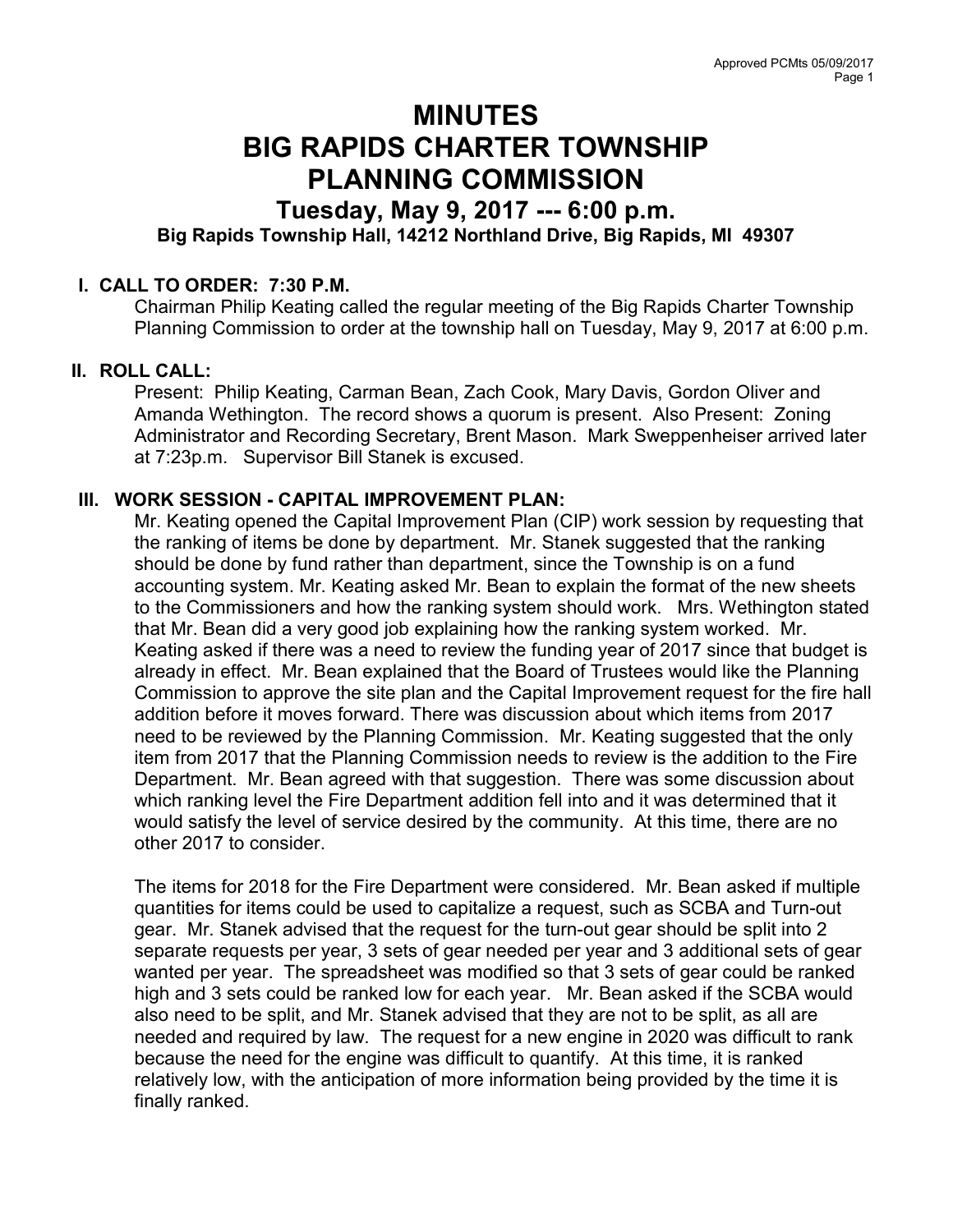Next items considered are the road maintenance requests. Because road funding is split between the road millage and the general fund, each year's funding must be considered as two separate items. Discussion about the general fund capital monies and departments that are provided for in the general fund occurred. All capital requests for Industrial development, streetlights, Supervisor/Township Board, Clerk, Treasurer, building and grounds, parks, cemetery and about half of the road funding comes out of the general fund. Mr. Stanek advised that currently the amount available for capital improvements from the general fund is \$215,000.00, and that will increase to \$226,000.00 for 2018. Mr. Keating expressed concern about the Planning Commission not having total available general fund figures for Capital Improvement monies in the future, even for the 2018 requests. Mr. Bean, Mr. Stanek and Mr. Keating discussed whether the rankings for 2018 will need to be reassessed after the 2018 budget is determined. Mr. Keating feels that the Planning commission should not have to reevaluate their rankings for 2018. Consensus was reached that the Planning will not have to look at 2018 again, and that the Board of Trustees will determine which items will be funded based on the rankings presented by the Planning Commission in the final CIP. Roads are the next item for consideration. Roads satisfy a level of service desired by the community. Mrs. Davis asked if the Planning Commission will need to rank every request from the road committee the same because of the way the requests are presented. Mr. Stanek feels that the Planning Commission should not attempt to reevaluate the Road Committee's rankings because the Road Committee has already put a lot of effort into determining which roads should be repaired and the level of repair that is required. The Planning commission is in agreement with this suggestion. All road requests were determined to be the same ranking and the information was entered into the database for each year.

Sewer fund request for Supervisor's Park Lift station rehabilitation was ranked as an 8. Other items suggested did not have enough information to be ranked at this time.

The only items left are the General fund requests for the Cemetery, the Park, and the Township Hall grounds. Cemetery items included mowers, which were ranked at 7 for the first and 8 for the following years. There was discussion about the historical amount of capital funding that has been allocated to the cemetery. There was more discussion about how the general fund capital improvement projects funding is determined. The Cemetery pick-up truck replacement for 2022 was discussed and determined to be ranked at a 6.

Parks request for restroom improvements to provided ADA access was discussed and determined to be a high priority. The planning Commission feels that these updates should be provided sooner than requested. The Planning Commission suggested that the time frame for the ADA restroom improvements be moved up to 2018 and the fencing for the softball field be left at 2019. The ranking for the ADA compliant restrooms is 5 and the fence is 11.

Township Hall grounds parking lot paving was determined to be ranked at 11 for 2018 because it will provide a future cost savings even though it is a want more than a need. The Commission chose to rank it lower due to the fact that there are other items that are more important on the list of requests.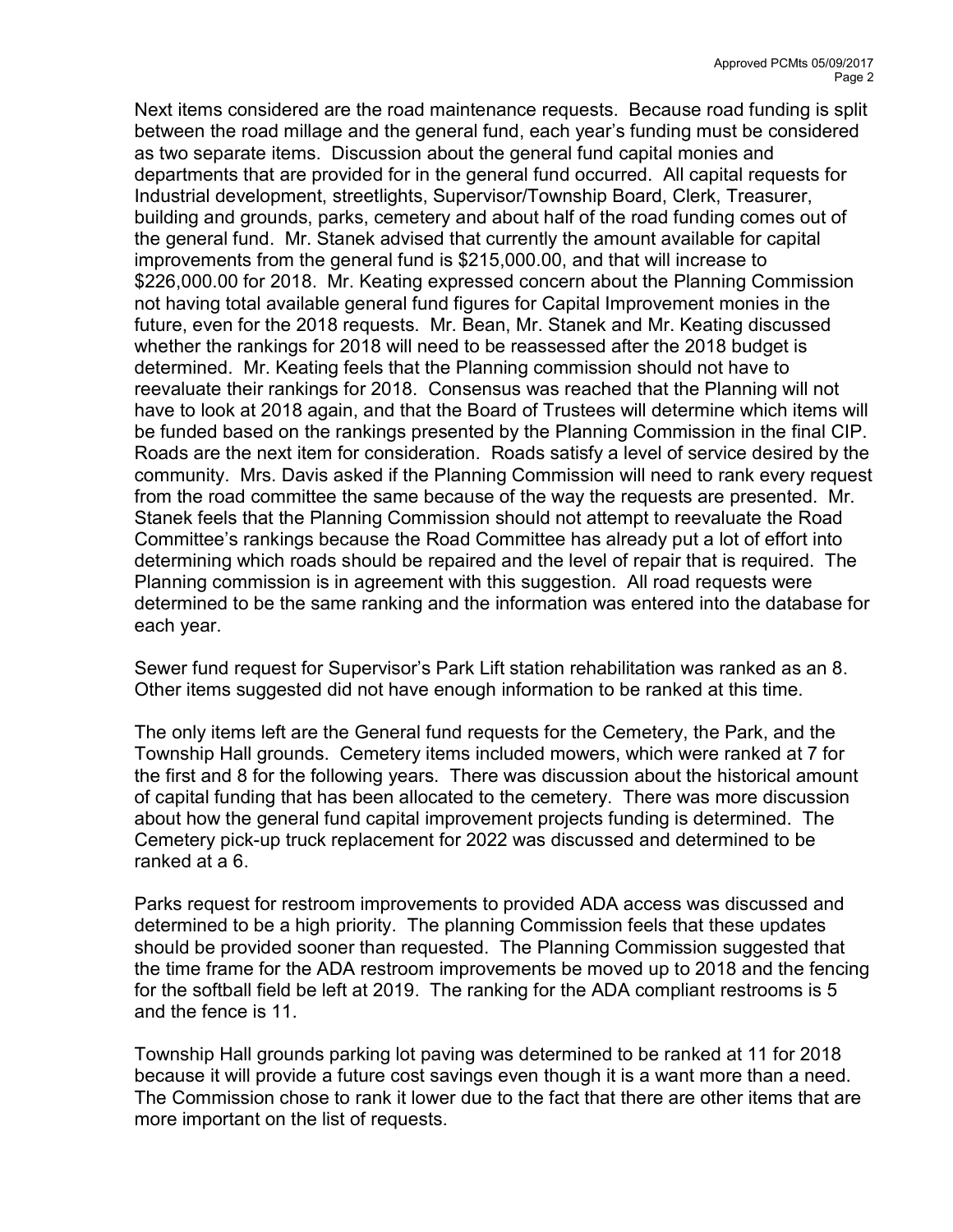Mr. Stanek advised that a public hearing on the CIP needs to occur as soon as possible. Mr. Keating closed the work session and called the regular meeting to order.

# IV. CONFLICTS OF INTEREST:

Mr. Keating asked if any of the Commission members had known conflicts of interest with any item on the agenda for this meeting. No one indicated that a conflict of interest existed.

# V. APPROVAL OF MINUTES:

The minutes of the April 11, 2017 regular meeting were reviewed. Mr. Keating proposed two minor language changes on page 2 of the minutes. Mr. Bean made a motion to accept the minutes with the proposed changes. Mr. Oliver seconded the motion. A voice vote to approve the minutes was unanimous with 7 yeas.

## VI. PUBLIC COMMENT:

None

## VII. NEW BUSINESS:

Site Plan Review for Big Rapids Township Fire Hall Addition. Mr. Keating asked if the site plan was reviewed by our engineer, Mike Oezer. Mr. Mason stated that Mr. Oezer was in Big Rapids on Friday and did see a copy of the submitted site plan. Mr. Mason advised that since the site plan was a Class A site plan, there wasn't anything for Mr. Oezer to review. Mr. Bean asked why a Class B site plan was not completed, and Mr. Mason stated that one wasn't requested. Mr. Bean read that the site plan should be a Class B site plan according to the ordinance. Mr. Bean and Mr. Keating suggested that a Class B plan is required for the review process to continue. Mr. Keating asked if there was an issue regarding drainage. Mr. Mason stated that he felt there may be, and Mr. Stanek stated that Mr. Oezer was aware of drainage concerns and would be checking with Scott Morningstar to get the grade readings. Mr. Keating asked if the south side of the building met the setback requirements, and Mr. Mason advised that according to the as built drawings for the existing building, the set back is 15 feet and according to the G.I.S. view in the assessing program, the setback is at least 10 feet, which is the minimum for the side lot line in the Commercial District. Mr. Keating asked if there had to be additional parking. Mr. Mason advised that based on the square footage of the office space for both buildings, an additional eight parking spaces would need to be provided, to offset what will be lost when the new building is built. Mr. Bean suggested that the proposed additional parking was not laid out well. Mr. Mason stated that the site plan shows four more spaces than are required, and that the final layout may be modified because of the way the building specifications were written. Mr. Keating asked if the fire trucks will be accessing the building from the north, and Mr. Stanek stated that they will enter the building on the north side. Mr. Keating asked if the storm drainage would be hooked up to the sewer system, and Mr. Stanek advised it would not. Mr. Stanek advised that Mr. Oezer believes a detention/retention pond would need to be created for storm water. Mr. Bean asked if it might be appropriate for the fire department and the township to have a special meeting to review this project prior to the next Planning Commission meeting.in order to get these issues resolved. Mr. Keating asked how long it would take to get the Class B site plan. Mr. Stanek replied that it might take six weeks. Mr. Keating asked Mr. Stanek to let the Planning Commission know when it would be available. Mr. Bean expressed his frustration with how long it is taking to get this project